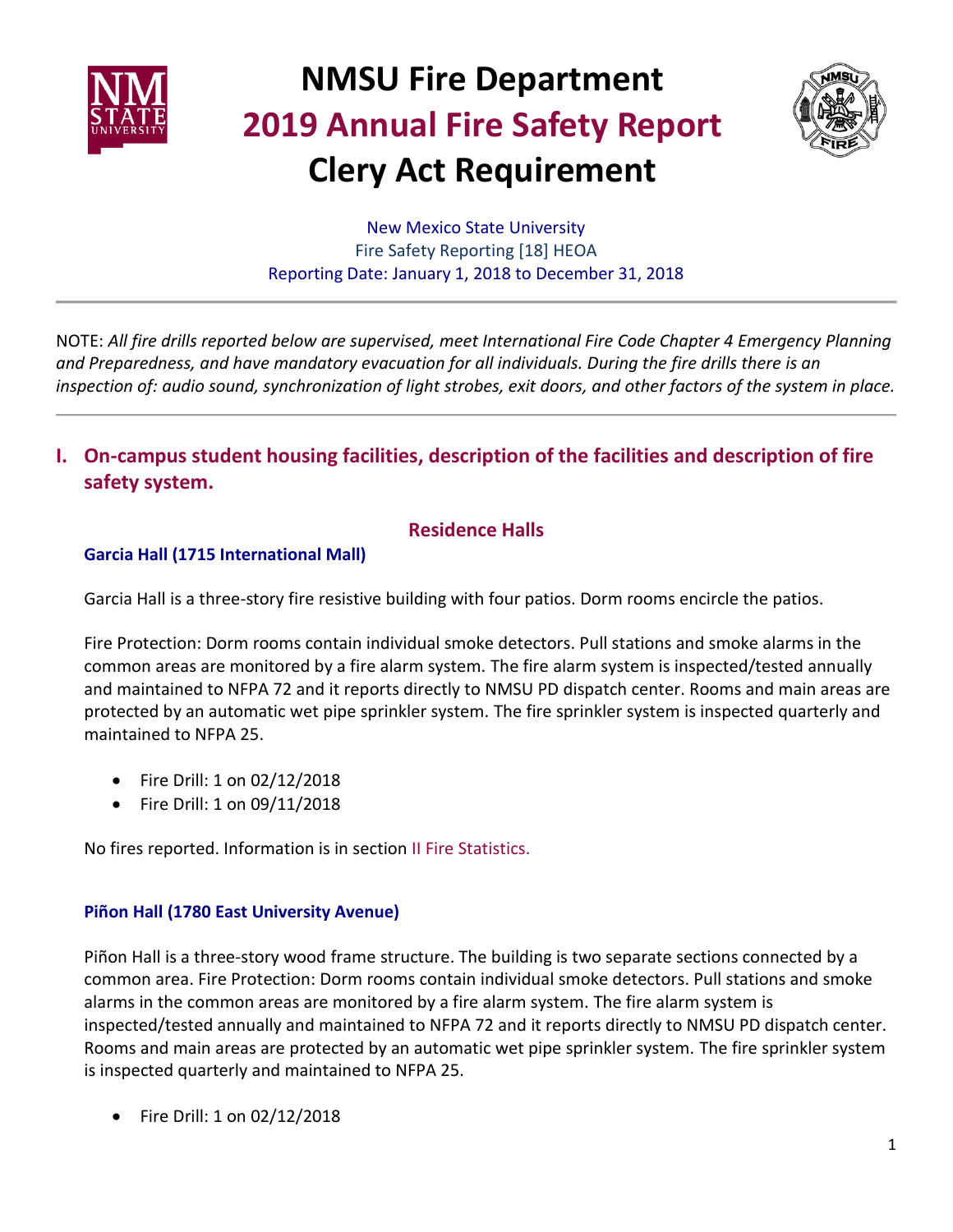



Fire Drill: 1 on 09/11/2018

No fires reported. Information is in section II Fire Statistics.

#### **Rhodes-Garrett-Hamiel (RGH) (2715-2735 Jordan Road)**

RGH is a three-story fire resistive building with traditional dorm rooms off the main hallway.

Fire Protection: Dorm rooms contain individual smoke detectors. Pull stations in the common areas are monitored by a fire alarm system. The fire alarm system is inspected/tested annually and maintained to NFPA 72 and it reports directly to NMSU PD dispatch center. Hallways and corridors are protected by with an automatic wet pipe sprinkler system. The fire sprinkler system is inspected quarterly and maintained to NFPA 25.

- Fire Drill: 1 on 02/18/2018
- Fire Drill: 1 on 09/04/2018

No fires reported. Information is in section II Fire Statistics.

### **Campus Apartments**

#### **Cervantes Village**

Cervantes Village are multiple single story wood frame buildings, they contain one, two, and four bedroom apartments.

Fire Protection: The rooms contain individual smoke detectors and CO alarm detectors.

No fire reported. Information is in section II Fire Statistics.

#### **Chamisa Village I & II (1735 Stewart Street)**

Chamisa Village is a complex made-up of three-story wood frame buildings. Apartments come in two and four bedroom layouts.

Fire Protection**:** Apartments contain individual smoke detectors. Pull stations and smoke alarms in the common areas are monitored by a fire alarm system. The fire alarm system is inspected/tested annually and maintained to NFPA 72 and it reports directly to NMSU PD dispatch center. Rooms and main areas are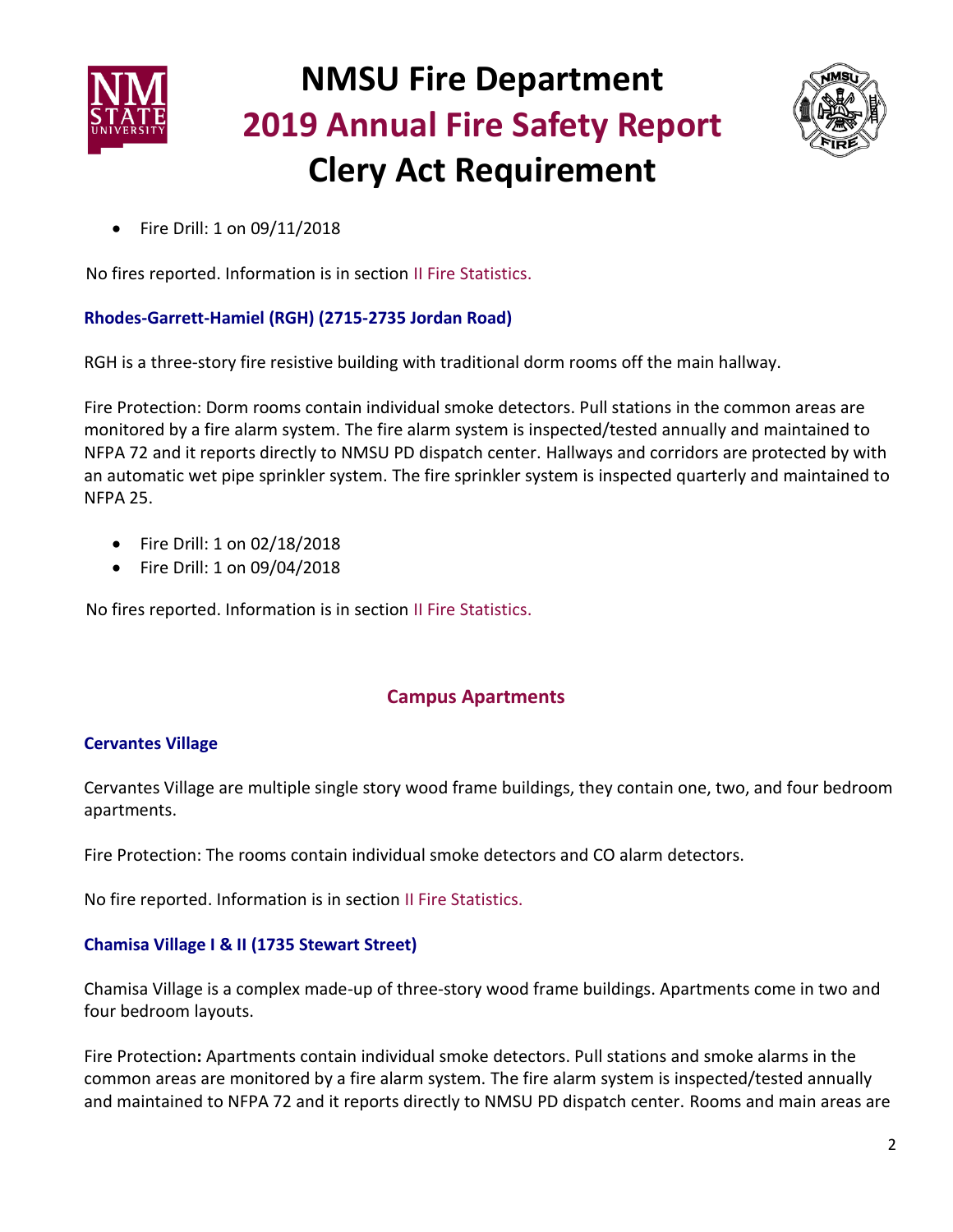



protected by an automatic wet pipe sprinkler system. The fire sprinkler system is inspected quarterly and maintained to NFPA 25.

Chamisa Village I

- Fire Drill: 1 on 02/13/2018
- Fire Drill: 1 on 09/13/2018

Chamisa Village II

- Fire Drill: 1 on 02/13/2018
- Fire Drill: 1 on 09/13/2018

No fire reported. Information is in section II Fire Statistics.

#### **Vista Del Monte**

Vista Del Monte is a complex made up of two story wood frame buildings. Apartments are in two-bedroom configuration.

Fire Protection: Apartments contain individual smoke detectors and CO detectors.

No fires reported. Information is in section II Fire Statistics.

#### **Family Housing**

#### **Tom Fort and Sutherland Villages**

Tom Fort and Sutherland are single-family, single story fire resistive homes.

Fire Protection: The homes contain individual smoke detectors and CO detectors.

No fires reported. Information is in section II Fire Statistics.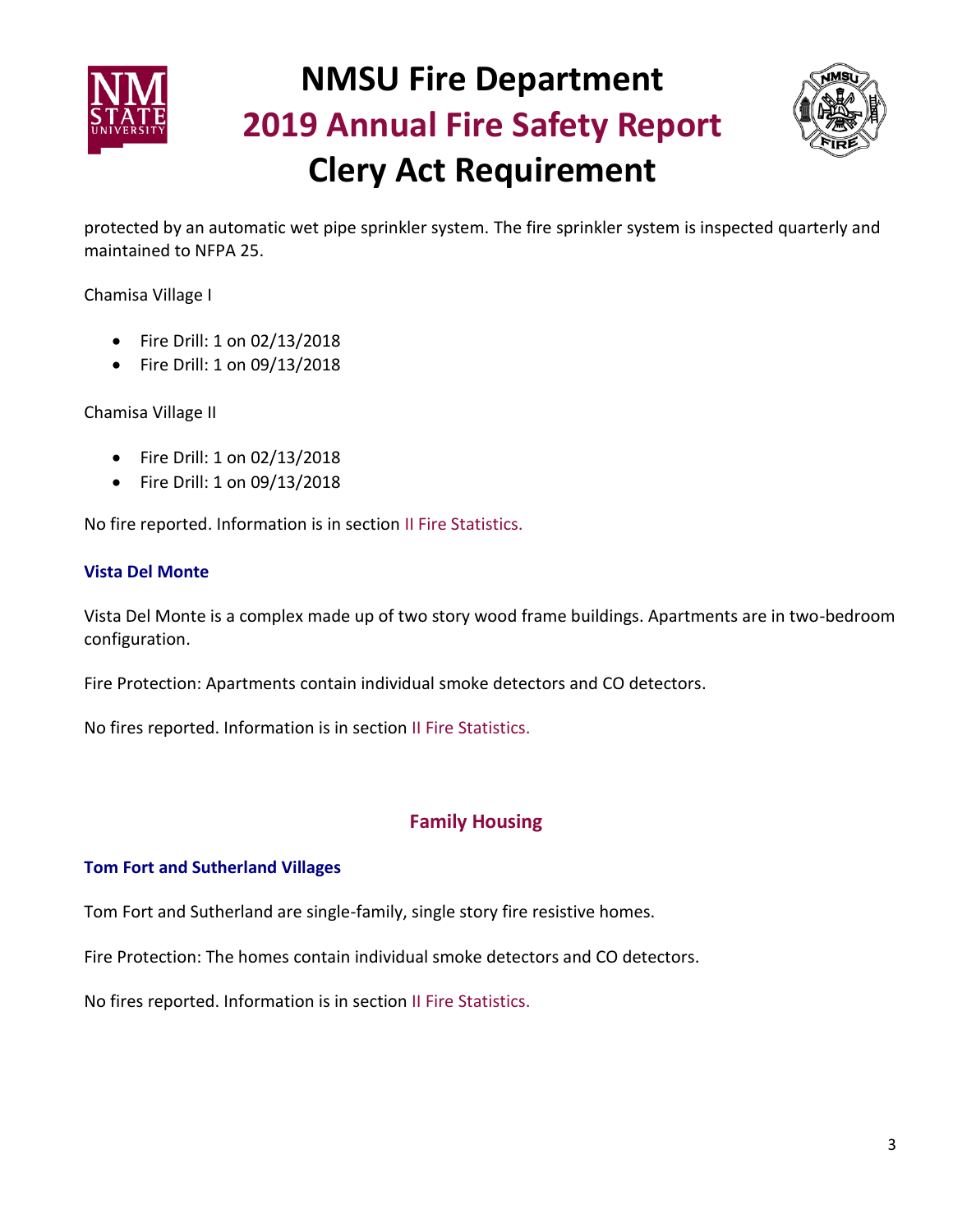



### **Greek Housing**

#### **Chi Omega (1700 East University Avenue)**

Chi Omega is a residential sorority, two story wood frame home.

Fire Protection: Bedrooms contain individual smoke detectors. Smoke alarms in the common areas are monitored by a fire alarm system. The fire alarm system is inspected/tested annually and maintained to NFPA 72 and it reports directly to NMSU PD dispatch center. Rooms and common areas are covered by an automatic wet pipe sprinkler system. The fire sprinkler system is inspected quarterly and maintained to NFPA 25.

- Fire Drill: 1 on 02/12/2018
- Fire Drill: 1 on 09/04/2018

No fires reported. Information is in section II Fire Statistics.

#### **Delta Zeta (1600 East University Avenue)**

Delta Zeta is a residential sorority, single story wood frame home.

Dorm rooms contain individual smoke detectors. Smoke alarms in the common areas are monitored by a fire alarm system. The fire alarm system is inspected/tested annually and maintained to NFPA 72 and it reports directly to NMSU PD dispatch center. Rooms and common areas are covered by an automatic wet pipe sprinkler system. The fire sprinkler system is inspected quarterly and maintained to NFPA 25.

- Fire Drill: 1 on 02/12/2018
- Fire Drill: 1 on 09/04/2018

No fires reported. Information is in section II Fire Statistics.

#### **Zeta Tau Alpha (1699 East University Avenue)**

Zeta Tau Alpha is a residential sorority, two story wood frame home.

Fire Protection: Smoke detectors throughout the building and pull stations in the hallways are monitored by a fire alarm system. The fire alarm system is inspected/tested annually and maintained to NFPA 72 and it reports directly to NMSU PD dispatch center. Rooms and common areas are covered by an automatic wet pipe sprinkler system. The fire sprinkler system is inspected quarterly and maintained to NFPA 25.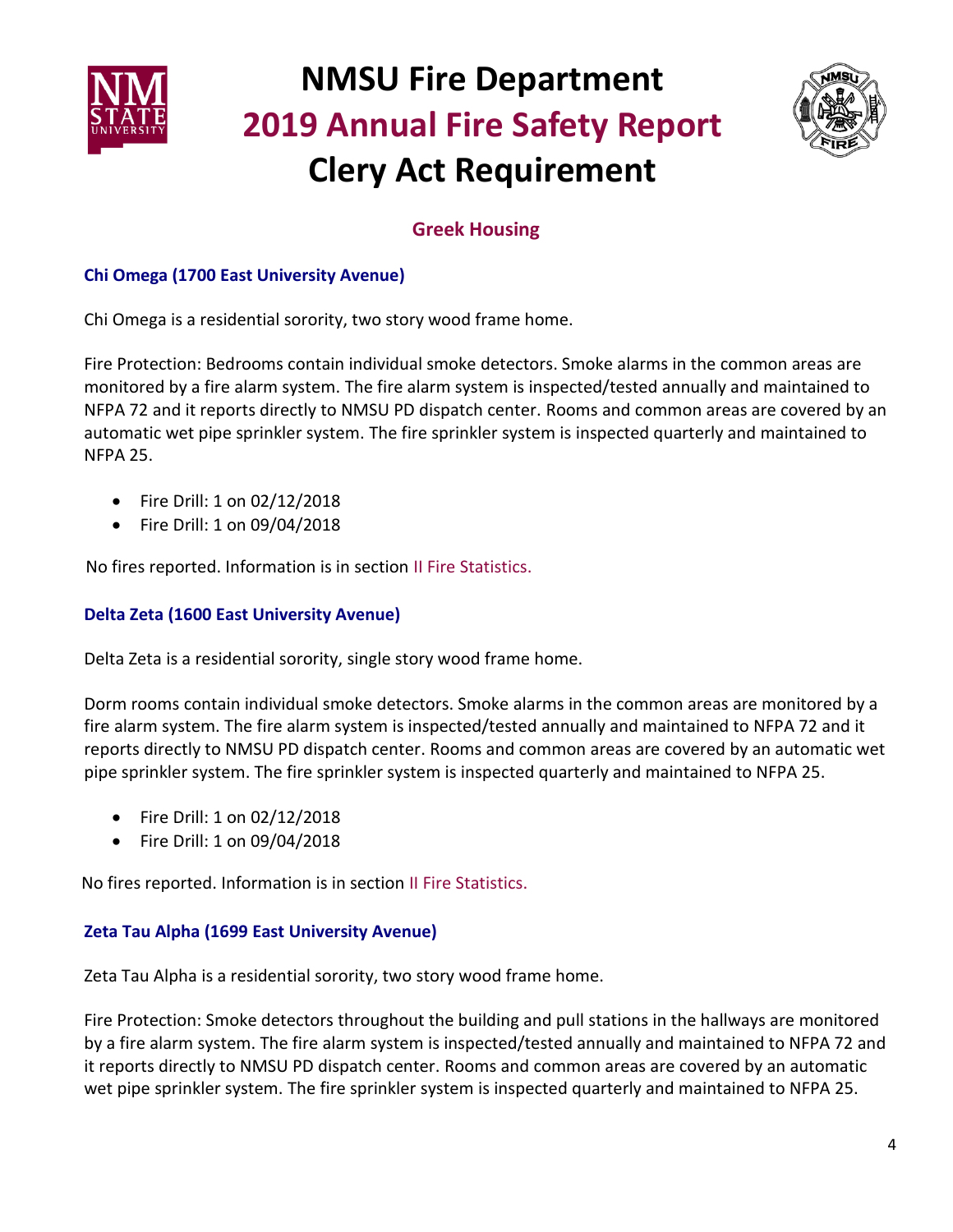



- Fire Drill: 1 on 02/12/2018
- Fire Drill: 1 on 09/04/2018

No fires reported. Information is in section II Fire Statistics.

### **Non-Academic Buildings**

#### **Fires in Non-Academic Buildings**

One fire reported at Frenger Food Court, 1420 Frenger Mall. Information is in section II Fire Statistics.

One fire reported at Corbett Center – Taos Cafeteria, 1600 International Mall. Information is in section II Fire Statistics.

### **Academic Buildings**

#### **Spring 2018**

#### **Astronomy Building (1320 Frenger Mall)**

Astronomy Building is a multi-story Fire Resistive Non-Combustible building that houses offices, lecture rooms, laboratories, and classroom areas.

Fire Protection: Astronomy Building is equipped with a full addressable fire alarm system The fire alarm system is inspected/tested annually and maintained to NFPA 72 and it reports directly to NMSU PD dispatch center.

 $\bullet$  Fire Drill on 02/13/2018

#### **Breland Hall (1525 Stewart Street)**

Breland Hall is a multi-story Fire Resistive Non-Combustible building that houses offices, lecture rooms, and classrooms.

Fire Protection: Breland Hall is equipped with a full addressable fire alarm system and is covered by an automatic wet pipe sprinkler system. The fire alarm system is inspected/tested annually and maintained to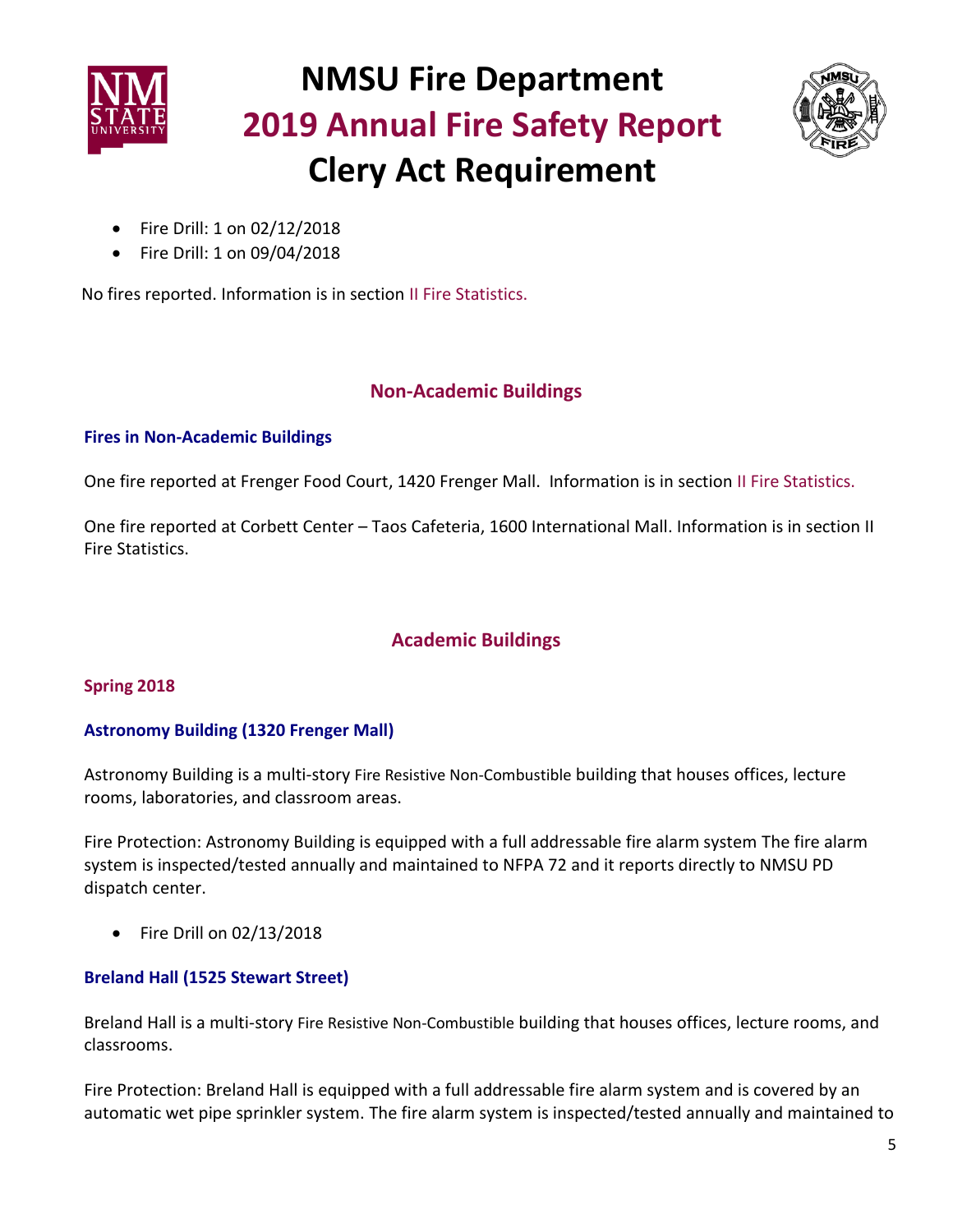



NFPA 72 and it reports directly to NMSU PD dispatch center. The fire sprinkler system is inspected quarterly and maintained to NFPA 25.

 $\bullet$  Fire Drill on 02/13/2018

#### **Guthrie Hall (1325 International Mall)**

Guthrie Hall is a multi-story Fire Resistive Non-Combustible building that houses offices, lecture rooms, and classroom areas.

Fire Protection: Guthrie Hall is equipped with a full addressable fire alarm system. The fire alarm system is inspected/tested annually and maintained to NFPA 72 and it reports directly to NMSU PD dispatch center.

 $\bullet$  Fire Drill on 02/13/2018

#### **Walden Hall (1200 Frenger Mall)**

Walden Hall is a multi-story Fire Resistive Non-Combustible building that houses offices, conference rooms, classrooms, lecture rooms, and work station areas.

Fire Protection: Walden Hall is equipped with a full addressable fire alarm system. The fire alarm system is inspected/tested annually and maintained to NFPA 72 and it reports directly to NMSU PD dispatch center.

• Fire Drill on 02/13/2018

#### **Young Hall (1300 South Horseshoe)**

Young Hall is a multi-story Fire Resistive Non-Combustible building that houses offices, lecture rooms, laboratories and classroom areas.

Fire Protection: Young Hall is equipped with a full addressable fire alarm system. The fire alarm system is inspected/tested annually and maintained to NFPA 72 and it reports directly to NMSU PD dispatch center.

Fire Drill on 02/12/2018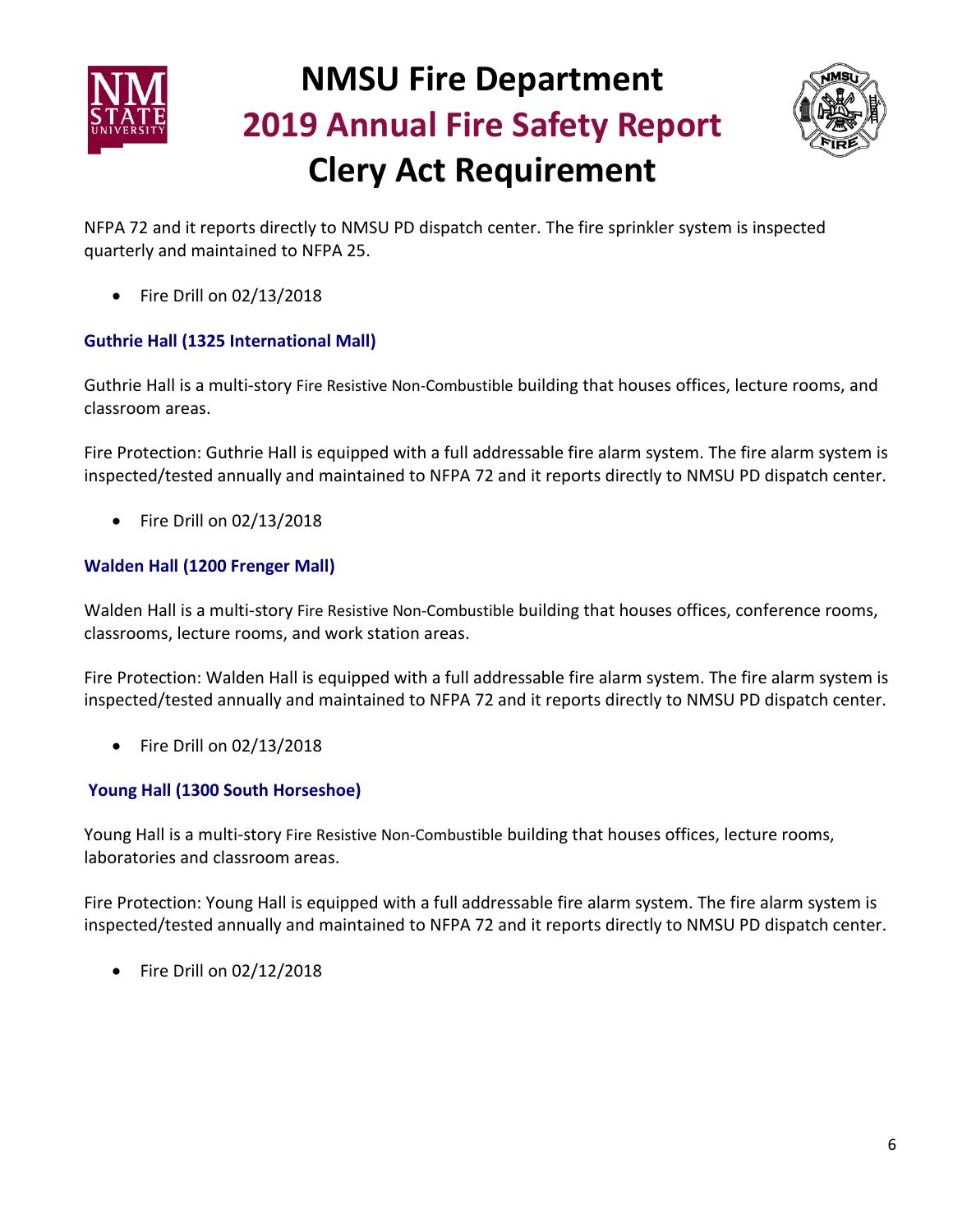



#### **Fall 2018**

#### **Center for the Performing Arts (1000 East University Avenue)**

Center for the Performing Arts is a multi-story Fire Resistive Non-Combustible building that houses offices, lecture rooms, laboratories, and classroom areas.

Fire Protection: Center for the Performing Arts is equipped with a full addressable fire alarm system and is covered by an automatic wet pipe sprinkler system and fire pump. The fire alarm system is inspected/tested annually and maintained to NFPA 72 and it reports directly to NMSU PD dispatch center. The fire sprinkler system and fire pump are inspected quarterly and maintained to NFPA 25.

• Fire Drill on 09/04/2018

#### **Chemistry Complex (1175 North Horseshoe)**

Chemistry Complex is a multi-story Fire Resistive Non-Combustible building that houses offices, lecture rooms, and classrooms.

Fire Protection: Chemistry Complex is equipped with a full addressable fire alarm system and is covered by an automatic wet pipe sprinkler system. The fire alarm system is inspected/tested annually and maintained to NFPA 72 and it reports directly to NMSU PD dispatch center. The fire sprinkler system is inspected quarterly and maintained to NFPA 25.

 $\bullet$  Fire Drill on 09/10/2018

#### **Foster Hall (1200 South Horseshoe)**

Foster Hall is a multi-story Fire Resistive Non-Combustible building that houses offices, lecture rooms, laboratories and classroom areas.

Fire Protection: Foster Hall is equipped with a full addressable fire alarm system and is covered by an automatic wet pipe sprinkler system. The fire alarm system is inspected/tested annually and maintained to NFPA 72 and it reports directly to NMSU PD dispatch center. The fire sprinkler system is inspected quarterly and maintained to NFPA 25.

 $\bullet$  Fire Drill on 09/10/2018

#### **Music Hall (1075 North Horseshoe)**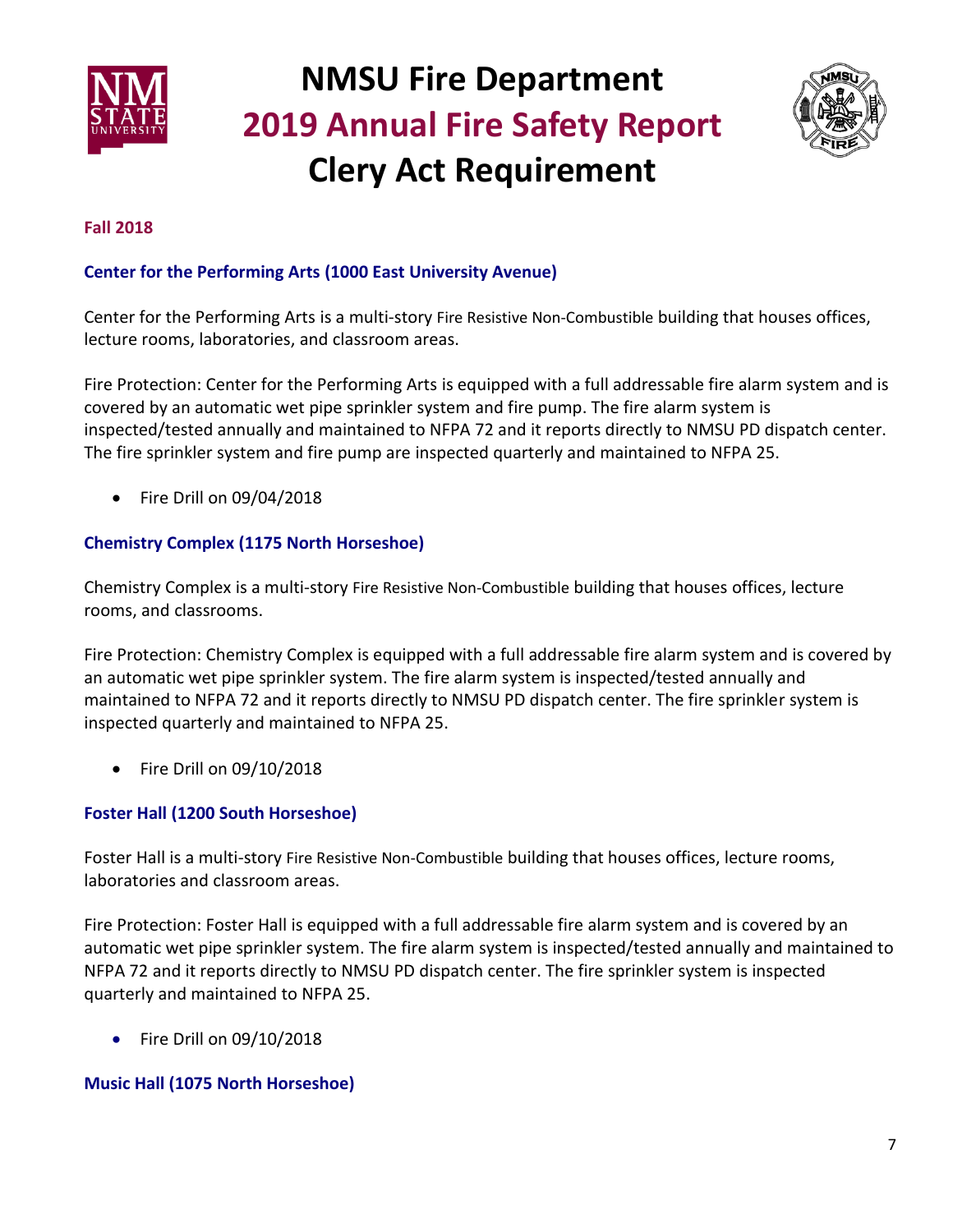



Music Hall is a multi-story Fire Resistive Non-Combustible building that houses offices, lecture rooms, laboratories, and classroom areas.

Fire Protection: Music Hall is equipped with a full addressable fire alarm system and is covered by an automatic wet pipe sprinkler system. The fire alarm system is inspected/tested annually and maintained to NFPA 72 and it reports directly to NMSU PD dispatch center. The fire sprinkler system is inspected quarterly and maintained to NFPA 25.

• Fire Drill on 09/04/2018

#### **Stan Fulton Athletic Center (1815 Wells Street)**

Stan Fulton Athletic Center is a multi-story Fire Resistive Non-Combustible building that houses offices, conference rooms, classrooms, lecture rooms, laboratories, and work station areas.

Fire Protection: Stan Fulton Athletic Center is equipped with a full addressable fire alarm system. The fire alarm system is inspected/tested annually and maintained to NFPA 72 and it reports directly to NMSU PD dispatch center.

 $\bullet$  Fire Drill on 09/10/2018

#### **Fires in Academic Buildings**

One fire reported at O'Donnel Hall, 1220 Stewart Street. Information is in section II Fire Statistics.

### **Fatality or Casualty Fires**

 **None reported.**

**Arson Fires** 

**None reported or identified.**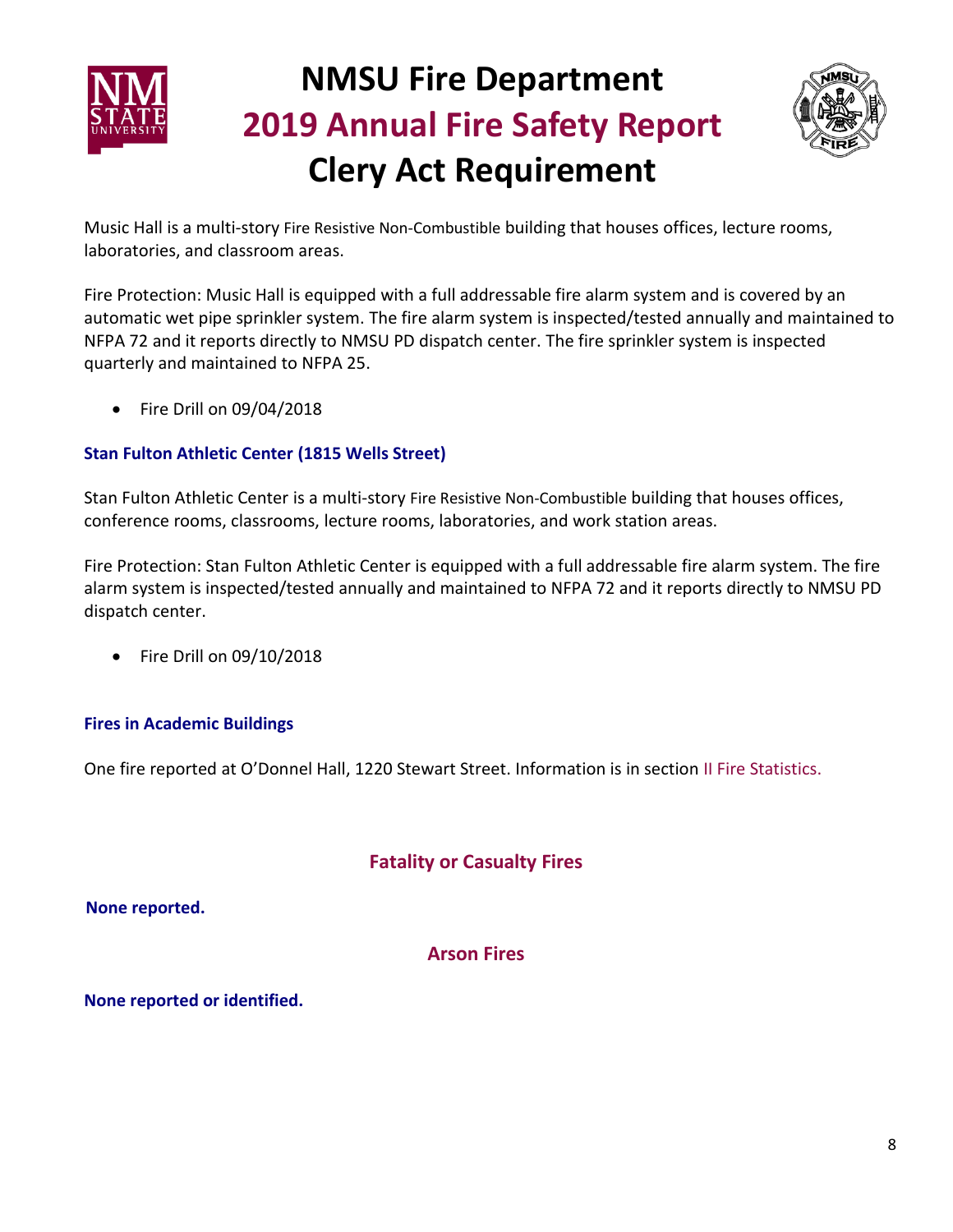



### **II. Fire Statistics**

### **2018 Digital Fire Log**

#### **FIRES INSIDE STRUCTURES**

| <b>DATE</b> | <b>ADDRESS</b>                                               | <b>INCIDENT</b>                                        |
|-------------|--------------------------------------------------------------|--------------------------------------------------------|
| 03/01/2018  | 1220 Stewart Street (O'Donnel Hall)                          | 251 - Excessive heat, scorch burns<br>with no ignition |
| 08/20/2018  | 1420 Frenger Mall (Frenger Food Court)                       | 113 - Cooking fire, confined to<br>container           |
| 10/24/2018  | 1600 International Mall (Corbett Center -<br>Taos Cafeteria) | 113 - Cooking fire, confined to<br>container           |

#### **FIRES OUTSIDE STRUCTURES**

| <b>DATE</b> | <b>ADDRESS</b>                        | <b>INCIDENT</b>                             |
|-------------|---------------------------------------|---------------------------------------------|
| 04/03/2018  | 1715 International Mall               | 140 - Natural vegetation fire, other        |
| 04/11/2018  | 3165 Williams Avenue                  | 140 - Natural vegetation fire, other        |
| 05/03/2018  | 3030 Breland Drive                    | 131 - Passenger vehicle fire                |
| 05/16/2018  | Stewart Street and Union Intersection | 142 - Brush or brush-and-grass mixture fire |
| 11/13/2018  | 1775 Stewart Street                   | 131 - Passenger vehicle fire                |
| 12/23/2018  | 4530 Observatory Road                 | 151 - Outside rubbish, trash or waste fire  |